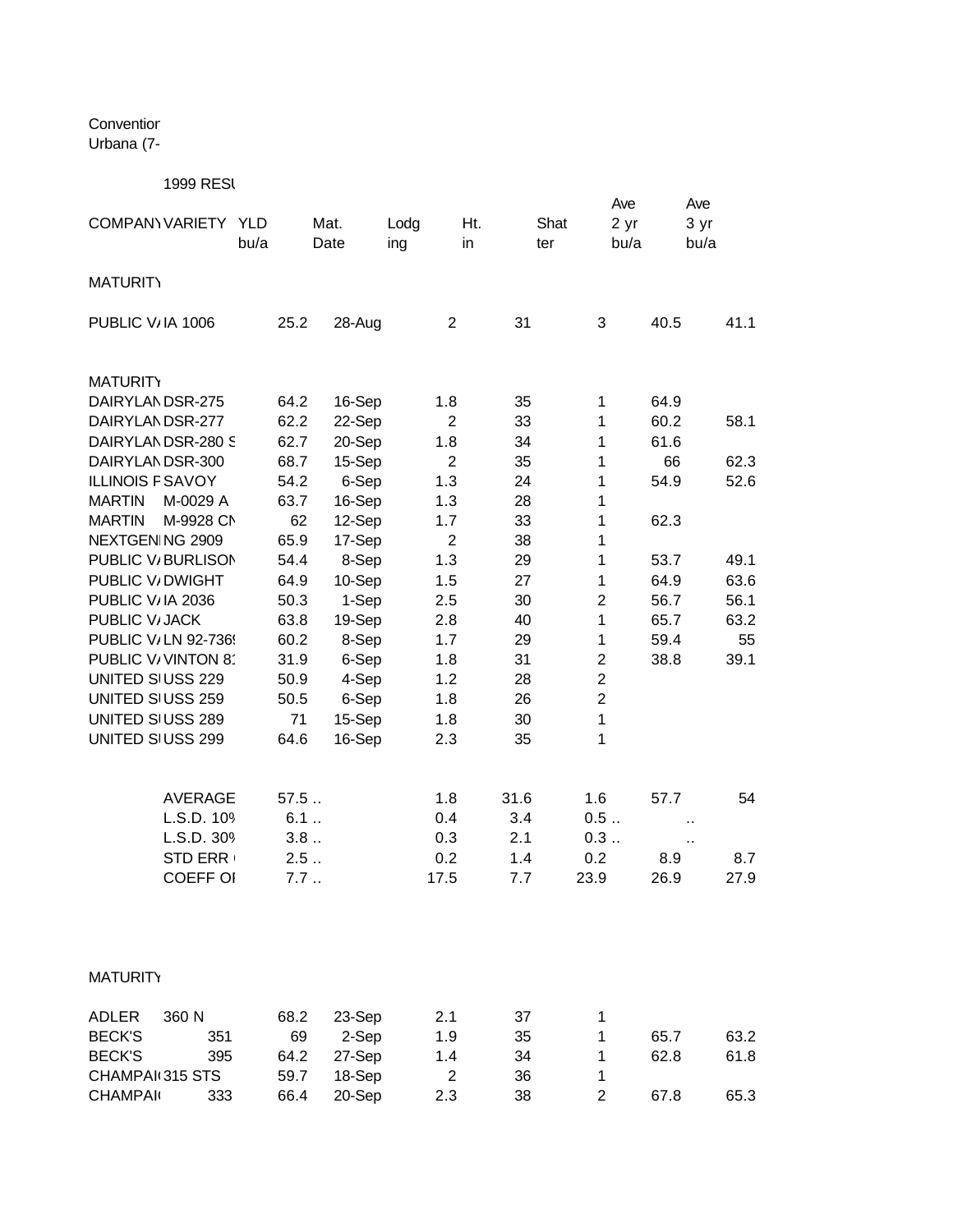| DAIRYLANDSR-309 S          |                 | 64.1  | 20-Sep | 1.9            | 34             | 1              |        |      |
|----------------------------|-----------------|-------|--------|----------------|----------------|----------------|--------|------|
| DAIRYLANDSR-325            |                 | 63.9  | 24-Sep | 2.4            | 41             | $\mathbf{1}$   | 64.3   | 63.5 |
| DAIRYLANDSR-338 S          |                 | 61.4  | 23-Sep | 2.2            | 39             | $\mathbf{1}$   | 63.2   |      |
| DAIRYLANDSR-377            |                 | 64.2  | 26-Sep | 2.1            | 42             | 1              |        |      |
| ILLINOIS FILP-3281 C       |                 | 66.6  | 22-Sep | 3.8            | 37             | $\mathbf{1}$   |        |      |
| <b>ILLINOIS FIROQUOIS</b>  |                 | 59.9  | 19-Sep | $\overline{2}$ | 35             | 1              | 56.3   | 53   |
| <b>ILLINOIS F MACON</b>    |                 | 63.2  | 25-Sep | 2.1            | 37             | 1              | 61.1   | 58.5 |
| <b>ILLINOIS F MAVERICI</b> |                 | 68.3  | 26-Sep | 2.9            | 43             | $\mathbf{1}$   | 67.2   | 67.2 |
| <b>ILLINOIS F SALINE</b>   |                 | 58.1  | 28-Sep | 2.3            | 43             | $\mathbf{1}$   | 56.7   | 55.3 |
| <b>MARTIN</b>              | M-0035          | 66.4  | 23-Sep | 2.7            | 37             | $\mathbf{1}$   |        |      |
| <b>MARTIN</b>              | M-9733          | 62.5  | 16-Sep | 2.7            | 38             | 1              | 63     | 62.3 |
| <b>MARTIN</b>              | M-9932          | 63.9  | 26-Sep | 2.8            | 38             | 1              | 62.4   |      |
| <b>MARTIN</b>              | <b>M-RESIST</b> | 59.4  | 28-Sep | 2.6            | 41             | 1              | 60.7   | 59.9 |
| <b>MWS</b>                 | 323 C           | 64    | 20-Sep | 2.4            | 39             | 1              |        |      |
| <b>MWS</b>                 | 331 CSTS        | 66.3  | 24-Sep | 2.1            | 37             | 1              |        |      |
| <b>MWS</b>                 | 353 C           | 64.6  | 26-Sep | 2.2            | 34             | $\mathbf 1$    |        |      |
| NEXTGEN NG 1037 X          |                 | 68.7  | 28-Sep | 1.5            | 35             | 1              |        |      |
| NEXTGEN NG 3109            |                 | 69.2  | 20-Sep | 1.7            | 35             | $\mathbf 1$    |        |      |
| NEXTGEN NG 3509            |                 | 60.9  | 24-Sep | 1.5            | 35             | 1              |        |      |
| NEXTGEN NG 371 ST          |                 | 55    | 30-Sep | 2.4            | 40             | 1              |        |      |
| NEXTGEN NG 3809            |                 | 69    | 28-Sep | 3              | 42             | 1              |        |      |
| NEXTGEN NG 9032 S          |                 | 61    | 23-Sep | 2.2            | 39             | 1              |        |      |
| <b>PIONEER</b>             | 9306            | 63.8  | 15-Sep | 1.7            | 29             | $\overline{c}$ |        |      |
| PIONEER 93B82              |                 | 74.4  | 21-Sep | 1.9            | 39             | $\mathbf 1$    |        |      |
| PRAIRIE F PH-3800          |                 | 66.6  | 30-Sep | 1.7            | 40             | $\mathbf 1$    |        |      |
| PRAIRIE F PH-3900 C        |                 | 58    | 30-Sep | 1.8            | 45             | $\mathbf 1$    |        |      |
| PUBLIC V/EDISON            |                 | 59.6  | 21-Sep | 2.1            | 40             | $\mathbf{1}$   | 54.4   | 53   |
| PUBLIC V/IA 3005           |                 | 67    | 25-Sep | 2.7            | 36             | $\overline{c}$ | 65.2   | 64.2 |
| PUBLIC V/LINFORD           |                 | 55.8  | 25-Sep | 3.3            | 41             | $\mathbf{1}$   | 55.3   | 55   |
| PUBLIC V/ PANA             |                 | 63.7  | 25-Sep | 3              | 41             | 1              | 63.4   | 62.4 |
| PUBLIC V/ PROBST           |                 | 64.4  | 20-Sep | 2.1            | 37             | $\mathbf{1}$   | 58.3   | 55.3 |
| PUBLIC V/RESNIK            |                 | 59.8  | 23-Sep | 1.9            | 40             | $\mathbf{1}$   | 56.9   | 54.8 |
| PUBLIC V/ WILLIAMS         |                 | 52.8  | 30-Sep | 2.6            | 44             | $\mathbf{1}$   | 48.9   | 48.5 |
| PUBLIC V/YALE              |                 | 58    | 26-Sep | 2.3            | 37             | $\mathbf{1}$   | 58.6   | 57.3 |
| TRISLER TRISOY 3.          |                 | 70.6  | 21-Sep | 1.9            | 39             | 1              |        |      |
| UNITED SIUSS 339           |                 | 68.2  | 23-Sep | 1.6            | 32             | 1              |        |      |
| UNITED SIUSS 380           |                 | 63.4  | 28-Sep | 1.3            | 38             | 1              |        |      |
| <b>WILKEN</b>              | 3414            | 68.3  | 19-Sep | 2.1            | 35             | 1              | 60.3   | 58.2 |
| <b>WILKEN</b>              | 3442            | 70.2  | 26-Sep | 1.8            | 37             | 1              |        |      |
|                            |                 |       |        |                |                |                |        |      |
|                            | <b>AVERAGE</b>  | $64$  |        | 2.2            | 38.5           | 1.4            | 60.6   | 58.9 |
|                            | L.S.D. 109      | $5.6$ |        | 0.6            | 4.6            | 0.6            | $\sim$ |      |
|                            | L.S.D. 309      | 3.5   |        | 0.4            | 2.9            | 0.4            | $\sim$ |      |
|                            | <b>STD ERR</b>  | 2.4   |        | 0.2            | $\overline{2}$ | 0.3            | 4.7    | 5    |
|                            | <b>COEFF OI</b> | 6.4   |        | 18.8           | 8.8            | 34.4           | 13.5   | 14.7 |